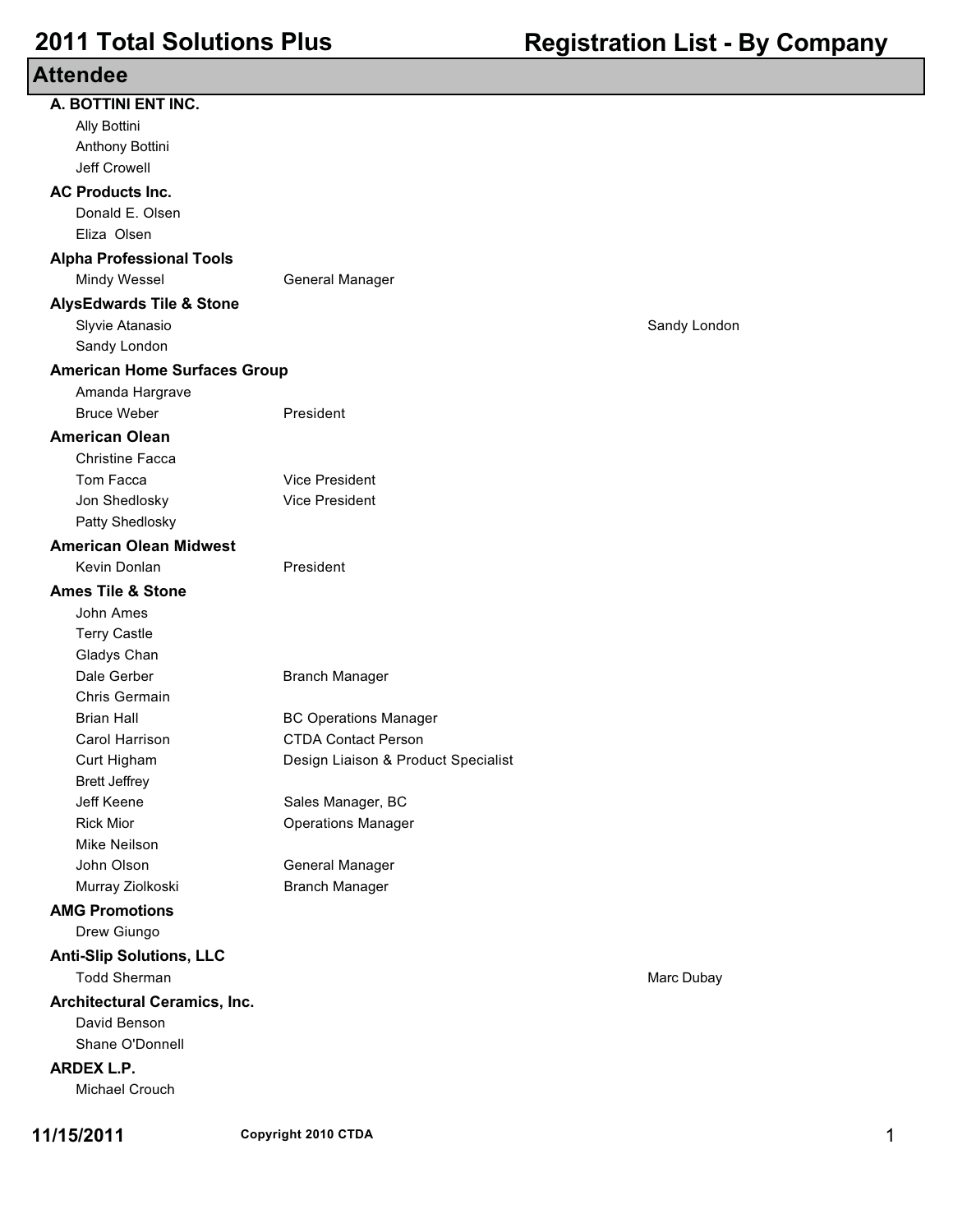### **Attendee ARDEX L.P.** Harrison Gardner TSIP Business Manager Bruce Newbrough Mark Pennine **Arizona Tile, LLC** Ron Hanze Mark Huarte **V.P., Operations** Dean Jessup **Artcraft Granite Marble & Tile** Butch Woelfel Mary Woelfel James Woelfel Chris woelfel **Artistic Tile** Ernesto Diaz NA NA Joshua Levinson **Astound! Leadership Group** Doug Adamson **Battles & Battles Tile Inc** Robert Battles **Best Tile of NC, llc** Francis Donahue Jennifer Donahue Jennifer Donahue Jennifer Donahue **Bonsal American** Kirk Kazienko Kica Loliyong Carrie Wells **Territory Sales Manager Bostik, Inc - Huntington Beach** David Deter James M. Allred Richard Tredwell Western Division Sales Manager **C.C. Owen Tile Company, Inc** Rod Owen **Melinda Owen** Melinda Owen **Melinda Owen** Melinda Owen Melinda Owen Melinda Owen Melinda Owen Melinda Owen Melinda Owen Melinda Owen Melinda Owen Melinda Owen Melinda Owen Melinda Owen Melinda Owen Melinda Owen M **CAPE COD TILEWORKS** Tom Meehan **Casa Mexicana Tile** Martha Orta **President Cemix** Eduardo Estrella Alejandro Guerra Martin Martinez **Century Tile & Supply Co.** Keith Carlson **Material Manager/Web Director** Angela Carlson Angela Carlson Mark Carlson VP/General Manager Elaine Carlson Fred Schmidt President/CEO **Century Tile Distributors** Scott Carlson Sara Carlson Sara Carlson Sara Carlson Sara Carlson Sara Carlson Sara Carlson Sara Carlson Sara Carlson Sara Carlson Sara Carlson Sara Carlson Sara Carlson Sara Carlson Sara Carlson Sara Carlson Sara Carlson **Ceramic Tile and Stone Consultants, inc.** Donato Pompo Principal **11/15/2011 Copyright 2010 CTDA** 2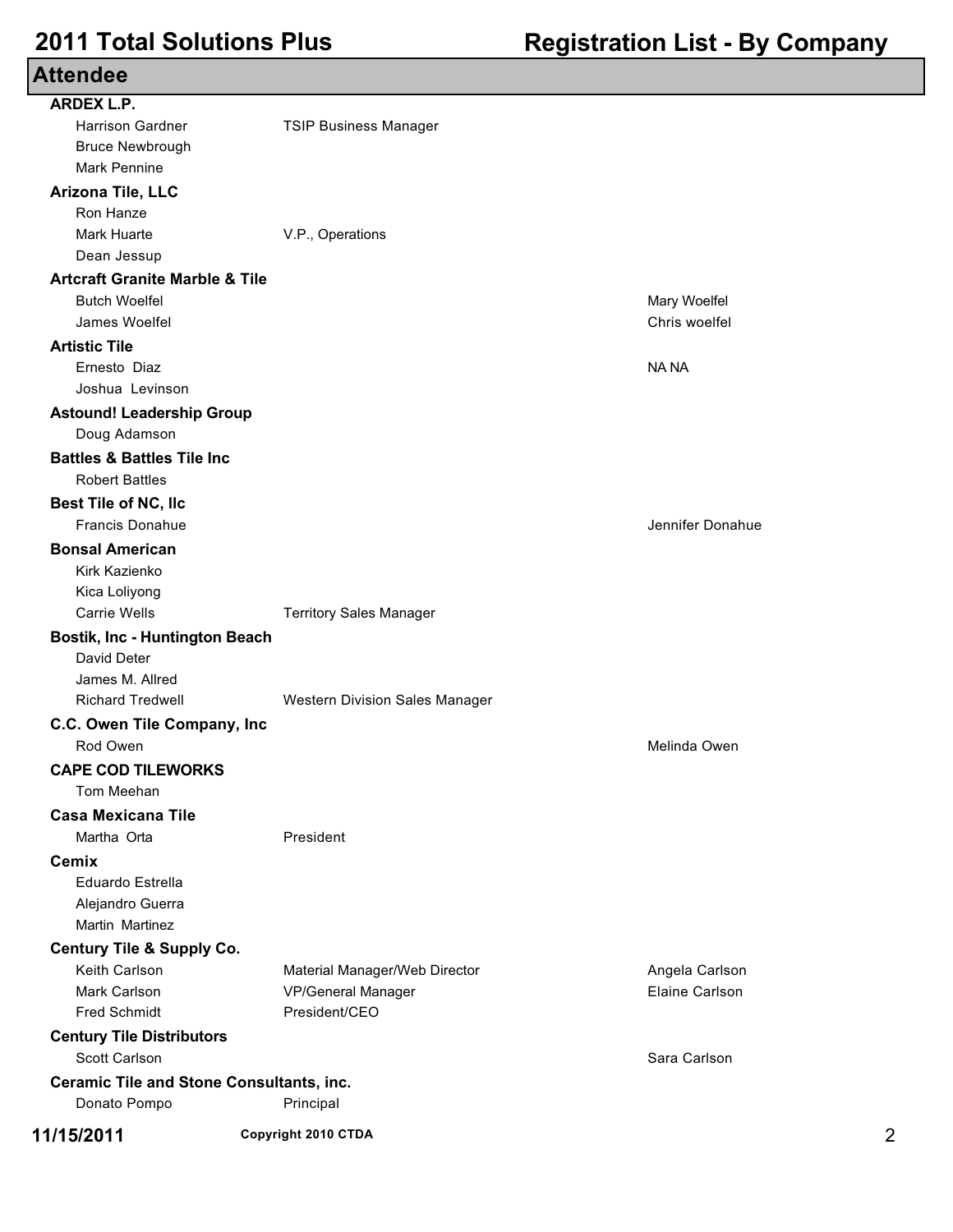| <b>Attendee</b>                                        |                                                                         |                  |   |
|--------------------------------------------------------|-------------------------------------------------------------------------|------------------|---|
| <b>Ceramic Tile and Stone Consultants, inc.</b>        |                                                                         |                  |   |
| Tricia Pompo                                           | Director of Marketing                                                   |                  |   |
| <b>Steve Raish</b>                                     | Consultant                                                              |                  |   |
| <b>Ceramic Tile Design</b>                             |                                                                         |                  |   |
| Steve Cerami                                           |                                                                         |                  |   |
| <b>Matt Sather</b>                                     |                                                                         |                  |   |
| <b>Ceramic Tile Education Foundation</b>               |                                                                         |                  |   |
| <b>Scott Carothers</b>                                 | <b>Executive Director</b>                                               | Debbie Carothers |   |
| Ceramiche Gardenia Orchidea S.p.A.                     |                                                                         |                  |   |
| Andrea Natalini                                        | <b>Export Manager</b>                                                   |                  |   |
| <b>Chicago Tile Institute</b>                          |                                                                         |                  |   |
| <b>Scott Conwell</b>                                   |                                                                         |                  |   |
| <b>Cleftstone Works</b>                                |                                                                         |                  |   |
| Peter Galgano                                          | <b>Vice President</b>                                                   |                  |   |
| <b>Collins Tile &amp; Stone, LLC</b>                   |                                                                         |                  |   |
| Francis J. Collins III                                 |                                                                         | Dana Collins     |   |
| Conestoga Ceramic Tile Dist., Inc.                     |                                                                         |                  |   |
| Tom Bashore                                            |                                                                         | N/A N/A          |   |
| Steve Vogel                                            | Exec. Vice President                                                    |                  |   |
| <b>Continental Flooring</b>                            |                                                                         |                  |   |
| Laura Kuligowska                                       |                                                                         |                  |   |
| Kathy Taylor                                           |                                                                         |                  |   |
| <b>Contract Flooring &amp; Interior Services, Inc.</b> |                                                                         |                  |   |
| Eric Casas                                             |                                                                         |                  |   |
| <b>Coverings</b>                                       |                                                                         |                  |   |
| Luke Gibson                                            |                                                                         |                  |   |
| Elena Grant                                            | Exec. Dir. Marketing                                                    |                  |   |
| Jamie Hill                                             |                                                                         |                  |   |
| Cox Tile, Inc.                                         |                                                                         |                  |   |
| John Cox                                               |                                                                         |                  |   |
| Crossville, Inc.                                       |                                                                         |                  |   |
| Tim Bolby                                              | <b>Director of Technical Services</b>                                   |                  |   |
| Frank Douglas                                          | VP Business Development                                                 |                  |   |
| James Durbin                                           |                                                                         |                  |   |
| Svend Hovmand                                          | Chairman                                                                |                  |   |
| Mark Shannon                                           | Vice President of Sales                                                 |                  |   |
| Mary Yocum                                             | Western Regional Sales Manager                                          |                  |   |
| <b>Custom Building Products</b>                        |                                                                         |                  |   |
| John Alldredge                                         |                                                                         |                  |   |
| Eric Carr                                              |                                                                         |                  |   |
| Anthony Corwin                                         | <b>Product Manager</b>                                                  |                  |   |
| David DeBear                                           | Architectural Services Manager                                          |                  |   |
| Patrick Donlan                                         | Northwest Region Sales Manager                                          |                  |   |
| George Gasaway<br>Dean Leffler                         | Southwest Region Sales Manager<br><b>Executive Vice President/Sales</b> |                  |   |
| Jim McConnell                                          |                                                                         |                  |   |
|                                                        |                                                                         |                  |   |
| 11/15/2011                                             | Copyright 2010 CTDA                                                     |                  | 3 |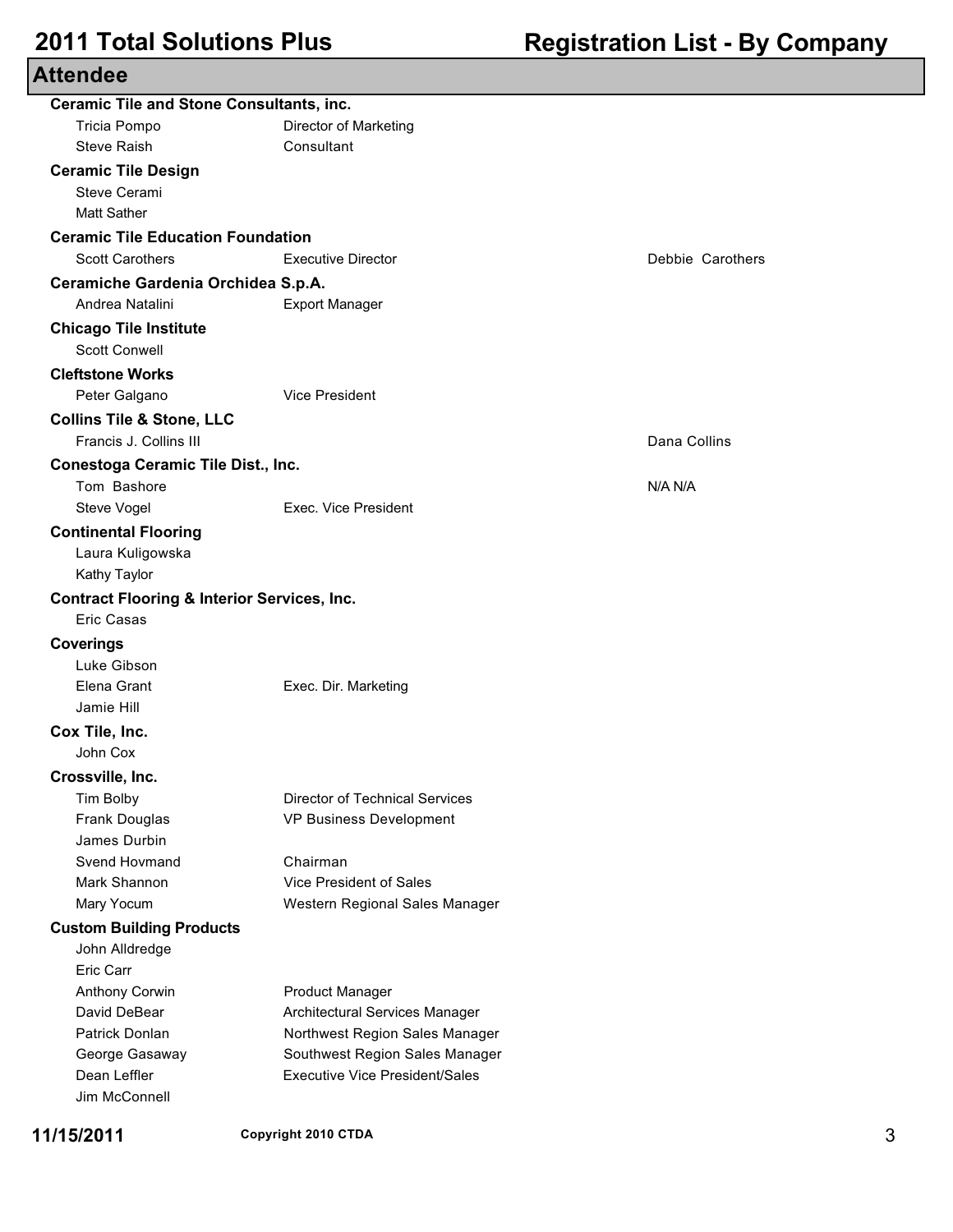| <b>Attendee</b> |  |  |  |  |  |  |  |
|-----------------|--|--|--|--|--|--|--|
|-----------------|--|--|--|--|--|--|--|

| Allendee                           |                                   |                  |   |
|------------------------------------|-----------------------------------|------------------|---|
| <b>Custom Building Products</b>    |                                   |                  |   |
| Mike Micalizzi                     |                                   |                  |   |
| <b>Marc Powell</b>                 |                                   |                  |   |
| Dale Roberts                       |                                   |                  |   |
| Elva Santillan                     |                                   |                  |   |
| Rod Sigman                         | <b>Technical Services Manager</b> |                  |   |
| Steve Taylor                       |                                   |                  |   |
| Will White                         |                                   |                  |   |
| <b>Bruce Young</b>                 | North Region Sales Manager        |                  |   |
| <b>Custom Carpet</b>               |                                   |                  |   |
| Jim Lavigne                        |                                   | Cathy Lavigne    |   |
| <b>D &amp; B Tile Distributors</b> |                                   |                  |   |
| Sean Carrion                       |                                   |                  |   |
| Alex LLerena                       |                                   |                  |   |
| Dennis McLennand                   | Sales & Tech. Director            |                  |   |
| Harold Yarborough                  | <b>Vice President</b>             | Vikki Yarborough |   |
| <b>Richard Favreau</b>             | Manager                           | Linda Gamble     |   |
| Rudy Llerena                       | Manager                           |                  |   |
| George Apakian                     | Manager                           |                  |   |
| Cindy Bell                         | Manager                           |                  |   |
| Steven Goodman                     | Manager                           |                  |   |
| <b>DalTile</b>                     |                                   |                  |   |
| Denise Bowser                      |                                   |                  |   |
| Gabe Carson                        |                                   |                  |   |
| Victor Corella Jr.                 |                                   |                  |   |
| John Cousins                       |                                   |                  |   |
| <b>Bill Delehanty</b>              |                                   |                  |   |
| Jim Fanning                        |                                   |                  |   |
| Paul Hansen                        |                                   |                  |   |
| Maija Johnson                      |                                   |                  |   |
| <b>Steve Katsanis</b>              |                                   |                  |   |
| Tim Knight                         |                                   |                  |   |
| Corene Kumm                        |                                   |                  |   |
| Joe Lander                         |                                   |                  |   |
| <b>Todd Lehr</b>                   |                                   |                  |   |
| Chuck Lowe                         |                                   |                  |   |
| Eva Martinez                       |                                   |                  |   |
| James Neel                         |                                   |                  |   |
| <b>Bob Rauner</b>                  |                                   |                  |   |
| <b>Bob Reid</b>                    |                                   |                  |   |
| Dan Rhea                           |                                   |                  |   |
| John Turner, Jr.                   |                                   |                  |   |
| Gregg Uzueta                       |                                   |                  |   |
| Joani Worflel                      |                                   |                  |   |
| <b>Dancik International</b>        |                                   |                  |   |
| Tony Thomas                        | Sales Director                    |                  |   |
| <b>David Allen Company</b>         |                                   |                  |   |
|                                    |                                   |                  |   |
| 11/15/2011                         | Copyright 2010 CTDA               |                  | 4 |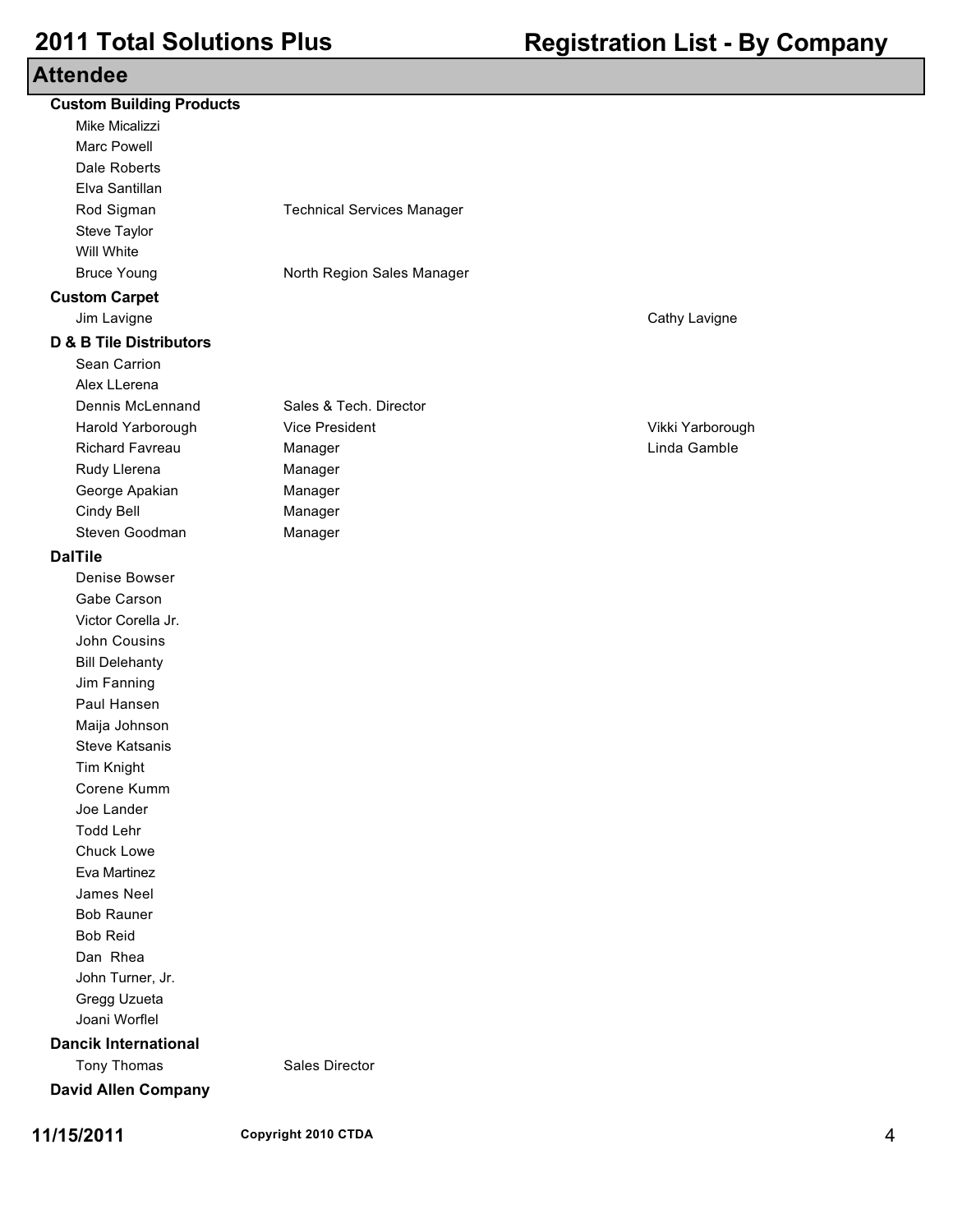| <b>Attendee</b>                           |                                               |                      |   |
|-------------------------------------------|-----------------------------------------------|----------------------|---|
| <b>David Allen Company</b>                |                                               |                      |   |
| Martin Howard                             |                                               |                      |   |
| <b>Cameron Proctor</b>                    |                                               |                      |   |
| <b>Chris Walker</b>                       | <b>Vice President</b>                         |                      |   |
| Ronald Whitt                              |                                               |                      |   |
| Dimensional Stone & Tile Designs Inc.     |                                               |                      |   |
| Dorris Balsam                             |                                               |                      |   |
| <b>Brian Cardone</b>                      |                                               |                      |   |
| <b>DOW CHEMICAL</b>                       |                                               |                      |   |
| Linda Kim-Habermehl                       | Senior Application Development Specialist     |                      |   |
| <b>Dune Ceramics USA Inc.</b>             |                                               |                      |   |
| Christine K. Jenkins                      |                                               |                      |   |
| Omar Trevino                              |                                               |                      |   |
| <b>DuPont</b>                             |                                               |                      |   |
| Mike Anson                                |                                               |                      |   |
| Marcella Prado                            | <b>Marketing Manager</b>                      |                      |   |
| <b>East Coast Tile Imports</b>            |                                               |                      |   |
| John Knies Jr                             |                                               | Grace McAvoy         |   |
| Ed Pawlack Tile, Inc.                     |                                               |                      |   |
| <b>Ed Pawlack</b>                         | President                                     |                      |   |
| <b>Elotex Americas</b>                    |                                               |                      |   |
| Frank Verano                              |                                               |                      |   |
| <b>Emser Tile</b>                         |                                               |                      |   |
| Shawn Ghodsian                            |                                               | Erin Baker           |   |
| <b>Estudio Group LLC</b>                  |                                               |                      |   |
| Fred Jackson                              |                                               | Marlene Jackson      |   |
| F. D. Berardino Tile Inc.                 |                                               |                      |   |
| <b>Frank Fazi</b>                         |                                               |                      |   |
| <b>Filling Marble &amp; Tile Inc</b>      |                                               |                      |   |
| <b>Thomas Ade</b>                         |                                               | Rose Ade             |   |
| Dennis Wigglesworth                       |                                               | Carolyn Wigglesworth |   |
| Fin Pan, Inc.                             |                                               |                      |   |
| <b>Jeff Ketterer</b>                      |                                               | Amy Ketterer         |   |
| Lisa K. Schaffer                          |                                               |                      |   |
| Florida Tile, Inc.                        |                                               |                      |   |
| Massimo Barbari                           | Executive Vice President of Sales & Marketing |                      |   |
| Michael Franceschelli                     | CEO                                           |                      |   |
| Dan Marvin                                | <b>Directory Quality Assurance</b>            |                      |   |
| David Milanowycz                          | Director Independent Sales                    |                      |   |
| Luca Setti                                | Sr Executive Vice President - Branch Sales    |                      |   |
| <b>Forensic Tile Consultants</b>          |                                               |                      |   |
| <b>Gregory Mowat</b>                      |                                               | <b>Beverly Mowat</b> |   |
| <b>Fortifiber Buildings Systems Group</b> |                                               |                      |   |
| Roger Barker                              |                                               |                      |   |
| Fox Ceramic Tile, Inc                     |                                               |                      |   |
| Kevin Fox                                 |                                               |                      |   |
| 11/15/2011                                | Copyright 2010 CTDA                           |                      | 5 |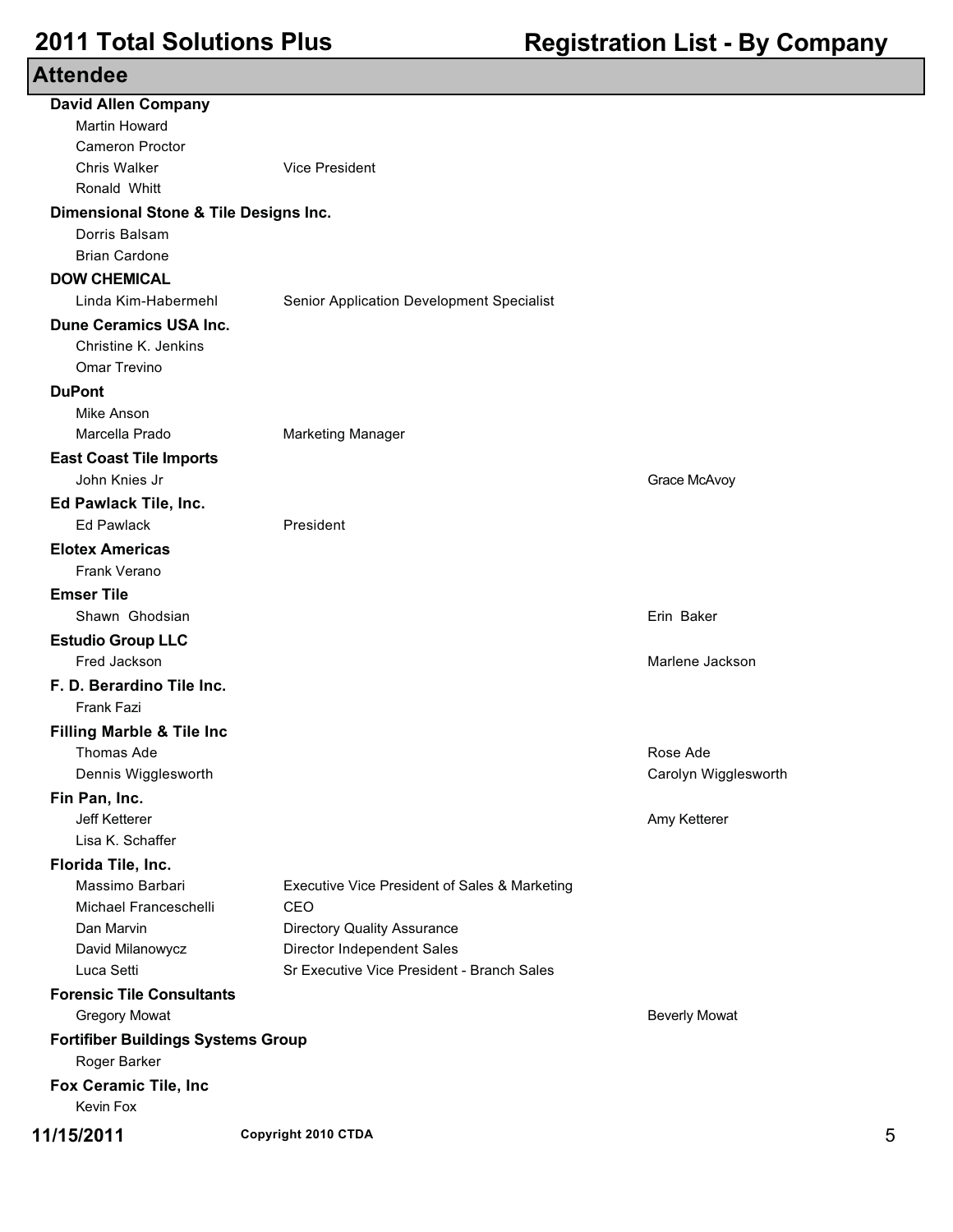| <b>Attendee</b> |
|-----------------|
|-----------------|

| <b>Garden State Tile Dist.</b>                          |                              |                     |
|---------------------------------------------------------|------------------------------|---------------------|
| Nancy Snyder-Scanlan                                    | Vice President of Operations |                     |
| Genesee Ceramic Tile Dist., Inc.                        |                              |                     |
| Lisa Haas                                               |                              |                     |
| Linda Leach                                             | Comptroller                  |                     |
| Georgia - Pacific Gypsum                                |                              |                     |
| Warren Barber                                           |                              |                     |
| Don Leisy                                               |                              |                     |
| Wayne S. Murray                                         | <b>Field Sales Manager</b>   |                     |
| Sam Spaulding                                           |                              |                     |
| <b>GLENDALE TILE SALES, INC.</b><br>Ara Deraprahamian   |                              |                     |
|                                                         | Sales Agent                  | Sonia Deraprahamian |
| <b>Greater Talent Network</b><br><b>Marcus Luttrell</b> |                              |                     |
| <b>Greg Andrews Tile, Inc</b>                           |                              |                     |
| <b>Greg Andrews</b>                                     |                              |                     |
| <b>Guida, Slavich &amp; Flores</b>                      |                              |                     |
| <b>Howard Gilberg</b>                                   |                              |                     |
| <b>H.B. Fuller Construction Products</b>                |                              |                     |
| Steve Besendorfer                                       |                              |                     |
| Rosemary Clyburn                                        |                              |                     |
| Tom Domenici                                            |                              |                     |
| Sandy Eich                                              |                              |                     |
| John Prince                                             |                              |                     |
| Greg Schad                                              |                              |                     |
| <b>Hardison-Downey Construction</b>                     |                              |                     |
| Conrad Muhleman                                         |                              |                     |
| <b>Heritage Marble &amp; Tile Inc</b>                   |                              |                     |
| <b>Martin Brookes</b>                                   |                              |                     |
| Hohn & Hohn, Inc.                                       |                              |                     |
| Jan Hohn                                                |                              |                     |
| <b>Imerys North America Ceramics</b>                    |                              |                     |
| <b>Brad Lynne</b>                                       | National Accounts Manager    |                     |
| <b>Infinite Ceramic &amp; Stone</b>                     |                              |                     |
| Joe Lenner                                              |                              |                     |
| <b>Interceramic Tile &amp; Stone Gallery</b>            |                              |                     |
| Ramiro Alcorta                                          |                              |                     |
| Victor Almeida                                          | CFO                          |                     |
| Humberto Maese                                          |                              |                     |
| <b>Interlock Industries. Inc</b><br>Donald Hamm         |                              |                     |
| <b>International Union of BAC</b>                       |                              |                     |
| John Mason                                              | <b>Craft Director TMT</b>    |                     |
| <b>International Wholesale Tile</b>                     |                              |                     |
| Bruce DePasquale                                        | National Sales Manager       | Marcia DePasquale   |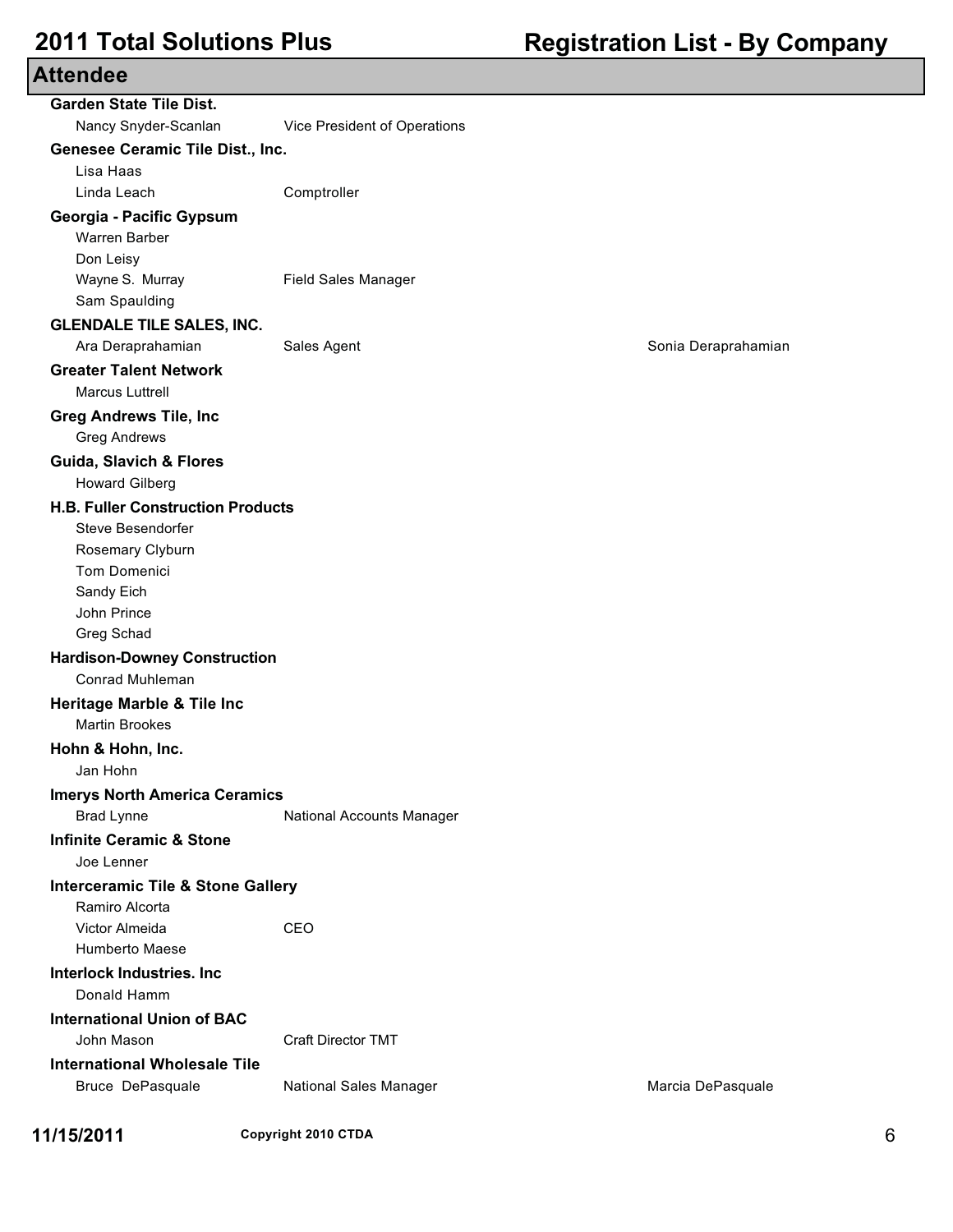| <b>Attendee</b>                         |                                       |                           |   |
|-----------------------------------------|---------------------------------------|---------------------------|---|
| <b>Intersreve</b>                       |                                       |                           |   |
| Ann Ports                               |                                       |                           |   |
| <b>William Ports</b>                    |                                       |                           |   |
| <b>Ironrock Capital, Inc.</b>           |                                       |                           |   |
| <b>Guy Renkert</b>                      | President & CEO                       |                           |   |
| <b>J.Castillo Construction</b>          |                                       |                           |   |
| Jeffrey Castillo                        |                                       |                           |   |
| <b>Jaeckle Distributors</b>             |                                       |                           |   |
| <b>Richard Deutsch</b>                  | Director of Business Development      |                           |   |
| <b>JCT Construction Services</b>        |                                       |                           |   |
| John Turner, Sr.                        |                                       | Roselee Turner            |   |
| <b>JD Consulting</b>                    |                                       |                           |   |
| Janet Darby                             |                                       |                           |   |
| <b>JOHN BRIDGE &amp; ASSOCIATES LLC</b> |                                       |                           |   |
| Kelly Chaplin                           |                                       |                           |   |
| <b>John Trent Tile &amp; Stone</b>      |                                       |                           |   |
| John Trent                              |                                       | Dorothy Trent             |   |
| <b>Jung Tile Services Inc</b>           |                                       |                           |   |
| Anthony Jung                            |                                       |                           |   |
| Kerber Tile, Marble & Stone, Inc.       |                                       |                           |   |
| Joe Kerber                              |                                       | Wedni Kerber              |   |
| <b>KTI Tile Inc</b>                     |                                       |                           |   |
| <b>Eddie Kolle</b>                      | <b>Vice President</b>                 |                           |   |
| <b>Lambert Tile &amp; Stone</b>         |                                       |                           |   |
| Dan Lambert                             |                                       | <b>Elizabeth Lambert</b>  |   |
| <b>LATICRETE International, Inc.</b>    |                                       |                           |   |
| <b>Bernadette Anderson</b>              |                                       |                           |   |
| Susan Blake                             |                                       |                           |   |
| Dr. Randall Bright                      | <b>Technical Director</b>             |                           |   |
| Anna Carlson                            | Administrative Assistant              |                           |   |
| Michael Getzlaf                         | <b>Technical Sales Representative</b> |                           |   |
| Dr. Christoph Hahner                    |                                       |                           |   |
| Mary McNulty                            |                                       |                           |   |
| <b>Edward Metcalf</b>                   |                                       | Susan Metcalf             |   |
| <b>Arthur Mintie</b>                    | Director, Technical Services          | <b>Maria Mintie</b>       |   |
| Ron Nash                                | Director of Sales, North America      | <b>Tiffany Nash</b>       |   |
| Eric Pucilowski                         | Regional Sales Manager                |                           |   |
| David Rothberg                          | Chairman/CEO                          | Nan Birdwhistell Rothberg |   |
| Henry B. Rothberg                       | Sr. VP, Training                      | Sheila Alderman           |   |
| Robert Smith                            | Regional Sales Manager                |                           |   |
| <b>Latin Accents Inc.</b>               |                                       |                           |   |
| <b>Fred Fisher</b>                      | President                             |                           |   |
| Levi's Custom Tile and Stone, LLC       |                                       |                           |   |
| Levi Van Pelt                           |                                       | Darcy Van Pelt            |   |
| <b>Louisville Tile Dist</b>             |                                       |                           |   |
| Don Kincaid                             |                                       |                           |   |
| 11/15/2011                              | Copyright 2010 CTDA                   |                           | 7 |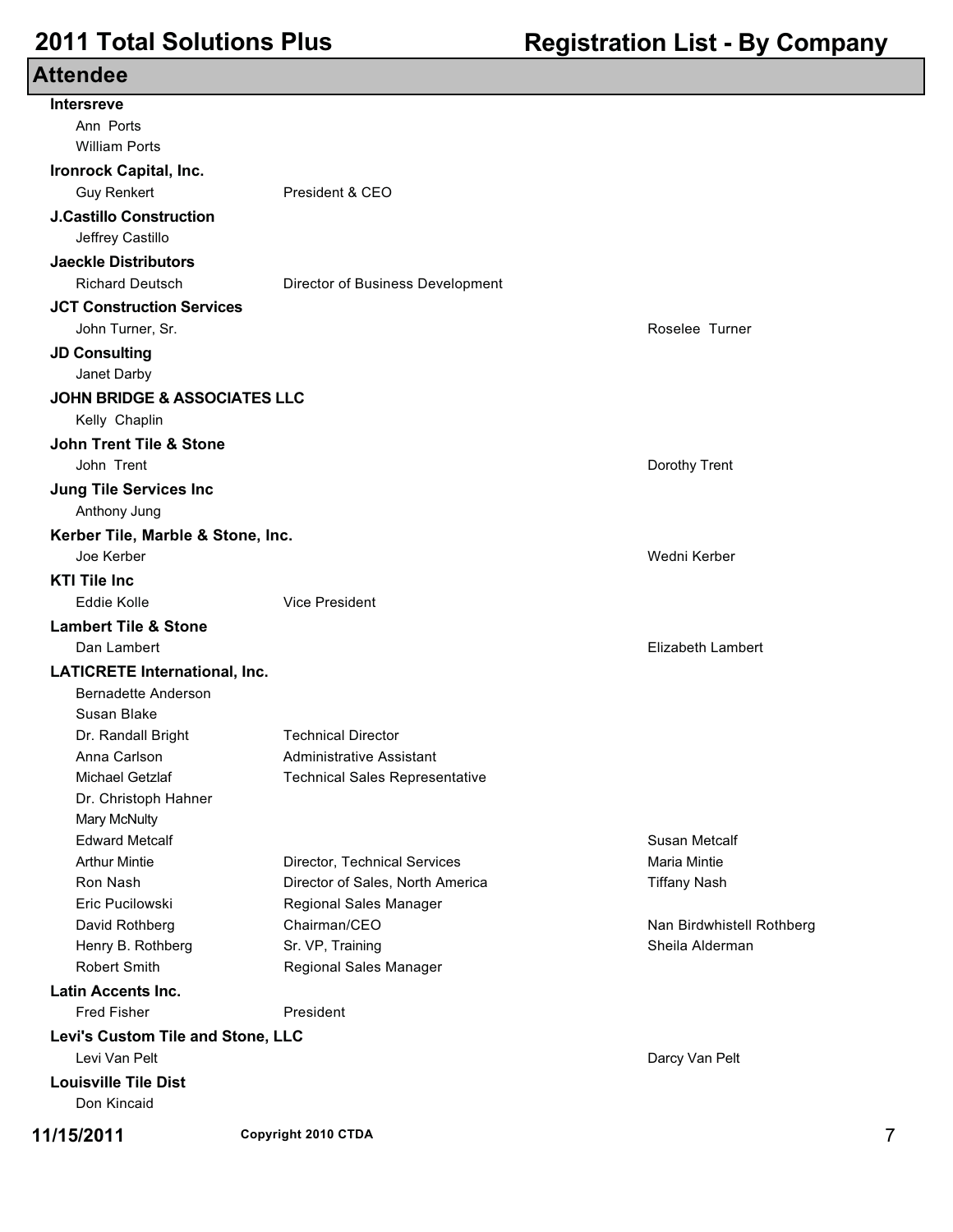| <b>Attendee</b> |  |  |
|-----------------|--|--|
|-----------------|--|--|

| Louisville Tile Dist., Inc.                         |                                      |                           |   |
|-----------------------------------------------------|--------------------------------------|---------------------------|---|
| Adam Beck                                           | <b>Branch Manager</b>                | Ashley Beck               |   |
| <b>Robert DeAngelis</b>                             | President                            | Jacqueline DeAngelis      |   |
| <b>Mag Backer</b>                                   |                                      |                           |   |
| <b>Richard Chunta</b>                               | VP New Business Development          |                           |   |
| <b>MAPEI Corporation, U.S.A.</b>                    |                                      |                           |   |
| Sam Biondo                                          | <b>Technical Services</b>            |                           |   |
| Real Bourdage                                       | <b>Strategic Marketing Director</b>  |                           |   |
| Steve Cameron                                       | Regional Sales Manager               |                           |   |
| Luigi Di Geso                                       | President & CEO                      |                           |   |
| Leigh Hightower                                     |                                      |                           |   |
| Dr. Neil McMurdie                                   | Director of Research and Development |                           |   |
| <b>Rex Revard</b>                                   |                                      |                           |   |
| Masterpirce Intl/Multimodal Int'l Shipping          |                                      |                           |   |
| Robin Grove                                         |                                      |                           |   |
| <b>McCammack Tile, Inc.</b>                         |                                      |                           |   |
| Jeff McCammack                                      | President                            | Michelle McCammack        |   |
| <b>Mediterranea</b>                                 |                                      |                           |   |
| George Larrazabal                                   |                                      |                           |   |
| Karen Tongen                                        |                                      |                           |   |
| <b>Memphis Tile &amp; Marble</b>                    |                                      |                           |   |
| <b>Ricky Cox</b>                                    |                                      | Kim Cox                   |   |
| <b>Merkrete / PAREX USA</b>                         |                                      |                           |   |
| Jim Whitfield                                       |                                      |                           |   |
| Michael's Custom Tile, Inc.                         |                                      |                           |   |
| Greg Michael                                        |                                      |                           |   |
| Microban Intl.                                      |                                      |                           |   |
| A. Lamar Campbell                                   |                                      |                           |   |
| <b>Mid-America Tile</b>                             |                                      |                           |   |
| <b>Thomas Kotel</b>                                 | President                            | Kathy Kotel               |   |
| <b>Miracle Sealants Co</b>                          |                                      |                           |   |
|                                                     |                                      |                           |   |
| Mike Sawicki<br><b>Jeff Stiles</b>                  |                                      |                           |   |
|                                                     |                                      |                           |   |
| <b>MMSA</b>                                         |                                      |                           |   |
| <b>Steven Fine</b>                                  |                                      |                           |   |
| <b>Moreland Company USA</b>                         |                                      |                           |   |
| CG Grzep                                            | President                            |                           |   |
| Jason Neubauer                                      | National Sales Manager               |                           |   |
| <b>Mourelatos Tile, Inc.</b>                        |                                      |                           |   |
| John Mourelatos                                     |                                      | <b>Valerie Mourelatos</b> |   |
| <b>MS International, Inc.</b>                       |                                      |                           |   |
| Sudhir Duggal                                       |                                      |                           |   |
| David Pantaleo                                      |                                      |                           |   |
| <b>National Applied Construction Products (NAC)</b> |                                      |                           |   |
| <b>Nick Duve</b>                                    | <b>Marketing Manager</b>             |                           |   |
| <b>Brian Petit</b>                                  | Vice President of Sales              |                           |   |
| 11/15/2011                                          | Copyright 2010 CTDA                  |                           | 8 |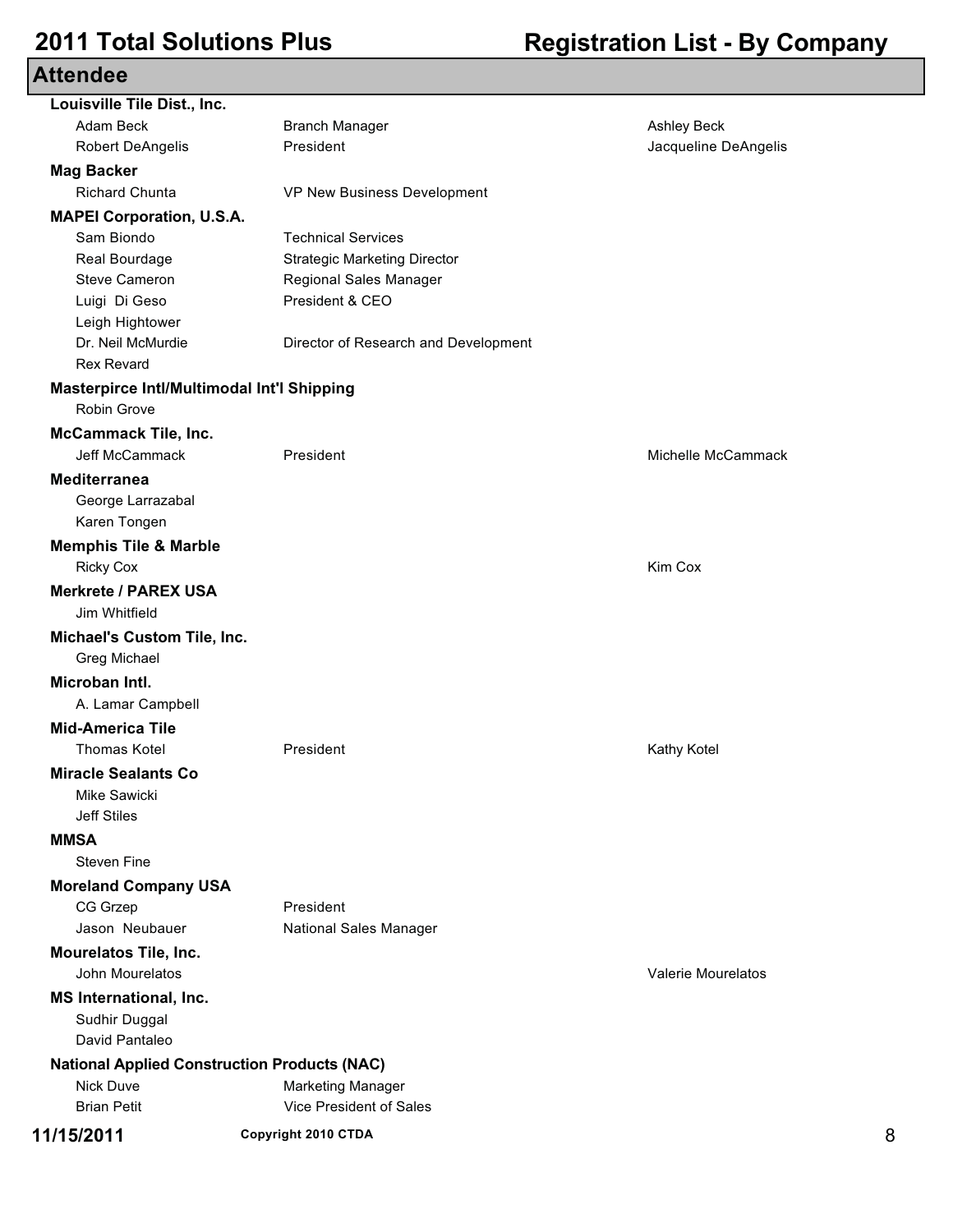| <b>National Gypsum Company</b>                                      |                                    |            |   |
|---------------------------------------------------------------------|------------------------------------|------------|---|
| <b>Tony Fuller</b>                                                  | <b>Technical Services</b>          |            |   |
| Gonzalo Gomez                                                       | Market Development Manager - West  |            |   |
| <b>Eddie Neel</b>                                                   | Sales/Market Manager               |            |   |
| <b>Neuse Tile Service, Inc.</b>                                     |                                    |            |   |
| Nyle Wadford                                                        | President                          |            |   |
| <b>Noble Company</b>                                                |                                    |            |   |
| Lynnette Bloomberg                                                  | <b>Executive Vice President</b>    |            |   |
| Sam Hibbs                                                           |                                    |            |   |
| Tim Lipan                                                           |                                    |            |   |
| Mary Wilner                                                         |                                    |            |   |
| Nelson L. Wilner                                                    | V.P. Sales & Marketing             |            |   |
| <b>NSF International</b>                                            |                                    |            |   |
| Amber Dzikowicz                                                     |                                    |            |   |
| <b>Oceanside Glass Tile</b>                                         |                                    |            |   |
| David Fatula                                                        | <b>Technical Services Rep</b>      |            |   |
| <b>Brian Fitzgerald</b>                                             | <b>Technical Services Rep</b>      |            |   |
| <b>Oceanside Glasstile</b>                                          |                                    |            |   |
| Jim Jensen                                                          |                                    | na na      |   |
| P.T. Hutchins Company                                               |                                    |            |   |
| <b>Michael Duarte</b>                                               |                                    |            |   |
| Palmer Marble & Tile Inc.                                           |                                    |            |   |
| David Palmer                                                        |                                    |            |   |
| Pan American Ceramics, Inc.                                         |                                    |            |   |
| Tom Carr                                                            | President                          | Darla Carr |   |
| <b>Troy Moon</b>                                                    | Vice President/Sales and Marketing |            |   |
| <b>Pearl Abrasive Co.</b>                                           |                                    |            |   |
| <b>Rich Berry</b>                                                   |                                    |            |   |
| Oscar Checa                                                         |                                    |            |   |
| <b>Ernest Perry</b>                                                 |                                    |            |   |
| <b>Ted Skaff</b>                                                    | <b>Market Specialist</b>           |            |   |
| <b>Performance Tile/InspecTile Consulting</b>                       |                                    |            |   |
| <b>Todd Duhe</b>                                                    |                                    |            |   |
| <b>PGC Construction</b>                                             |                                    |            |   |
| Phil Green                                                          | Owner                              |            |   |
| <b>Porcelanite Lamosa</b>                                           |                                    |            |   |
| Rogelio Elizondo                                                    |                                    |            |   |
| Sergio Narvaez                                                      | Director                           |            |   |
| <b>Primo Tools Company, LLC</b>                                     |                                    |            |   |
| Rich Maggio                                                         |                                    |            |   |
| <b>Professional Attention to Tile Installations</b>                 |                                    |            |   |
| Patti Fasan                                                         |                                    |            |   |
| PROFESSIONAL CONSULTANTS                                            |                                    |            |   |
| Michael Keenan                                                      | Technician                         |            |   |
|                                                                     |                                    |            |   |
| Professional Consultants International, LLC<br><b>Rich Goldberg</b> |                                    |            |   |
| 11/15/2011                                                          | Copyright 2010 CTDA                |            | 9 |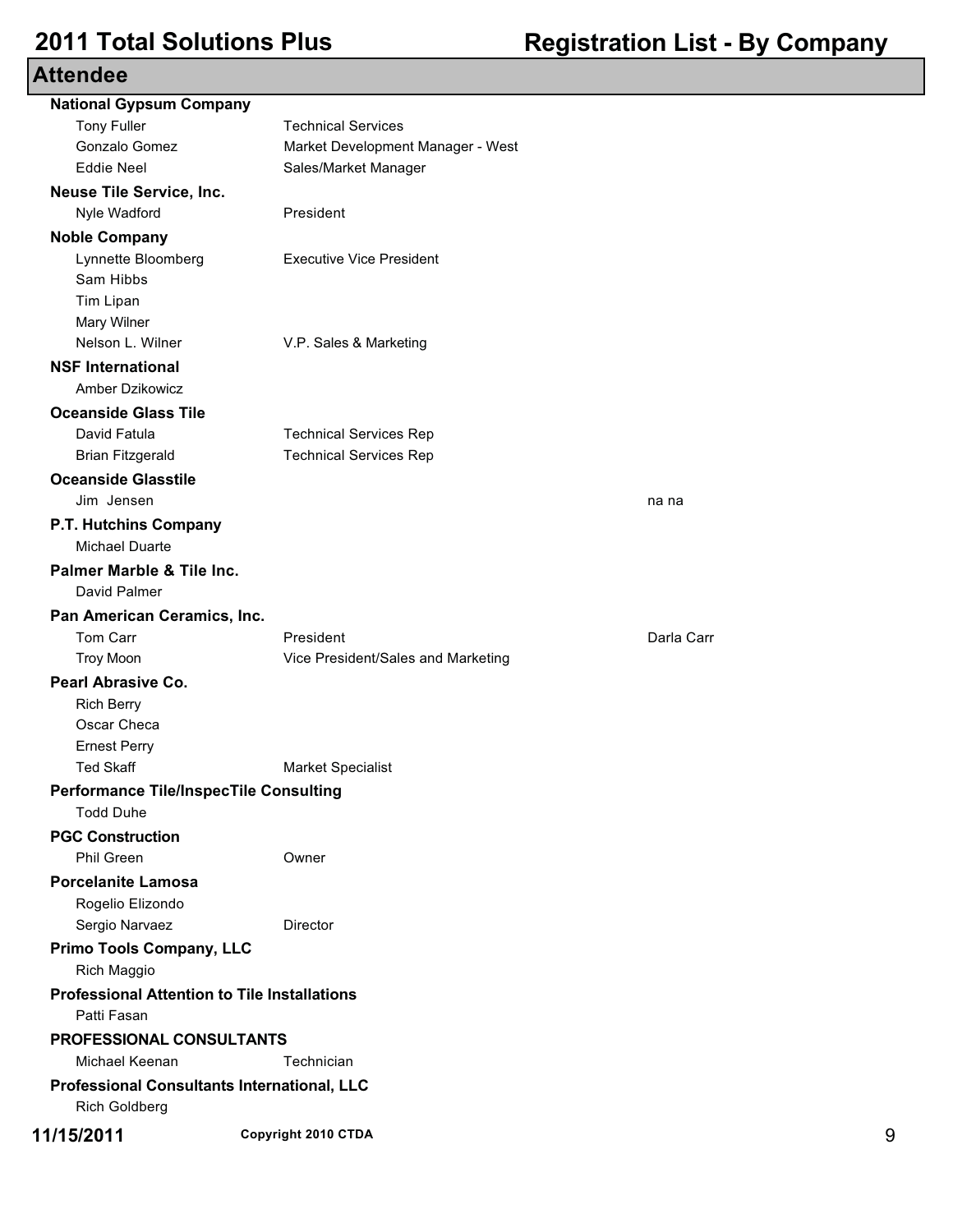| <b>Professional Speakers Network</b>    |                                   |                      |    |
|-----------------------------------------|-----------------------------------|----------------------|----|
| Dr. Jay Lehr                            |                                   |                      |    |
| David Parker                            |                                   |                      |    |
| <b>PROFLEX</b>                          |                                   |                      |    |
| <b>Timothy Abbott</b>                   |                                   |                      |    |
| Gerard Gigon                            | <b>Executive Vice President</b>   |                      |    |
| Stephan Steinmann                       |                                   |                      |    |
| <b>Protecto Wrap</b>                    |                                   |                      |    |
| Scott Harter                            | National Sales Manager            |                      |    |
| Steve Wood                              |                                   |                      |    |
| <b>PT Hutchins</b>                      |                                   |                      |    |
| Jim Anderson                            |                                   |                      |    |
| <b>Quarry Tile Company</b>              |                                   |                      |    |
| <b>Richard Baiter</b>                   |                                   |                      |    |
| <b>ReSource Arizona</b>                 |                                   |                      |    |
| Jim Petty                               |                                   |                      |    |
| <b>Rimrock Design</b>                   |                                   |                      |    |
| Ryan Smith                              |                                   | <b>Lindsey Smith</b> |    |
| Robert F. Henry Tile Co.                |                                   |                      |    |
| Ronny Ervin                             | General Manager                   |                      |    |
| Jodi Henry                              |                                   | Rob Henry            |    |
| <b>Rogers Tile 7 Stone LLC</b>          |                                   |                      |    |
| Dave Rogers                             | Owner                             |                      |    |
| <b>Schechner Lifson Corporation</b>     |                                   |                      |    |
| Marc Rosenkrantz                        | President                         |                      |    |
| <b>Schluter Systems L.P.</b>            |                                   |                      |    |
| Henry DeGooyer                          |                                   |                      |    |
| Sean Gerolimatos                        | <b>Technical Services Manager</b> |                      |    |
| Larry Horton                            | <b>National Sales Manager</b>     |                      |    |
| Dale Kempster                           | <b>Technical Director</b>         | Sylvie Kempster      |    |
| <b>Russell King</b>                     | <b>Territory Manager</b>          |                      |    |
| <b>Earl Maicus</b>                      |                                   |                      |    |
| <b>Scientific Certification Systems</b> |                                   |                      |    |
| <b>Andrew Collins</b>                   |                                   |                      |    |
| Michael Wolfe                           |                                   |                      |    |
| <b>Sheppard Mullin</b>                  |                                   |                      |    |
| Roger Klein                             |                                   |                      |    |
| <b>Skehan &amp; Associates Inc.</b>     |                                   |                      |    |
| Michael DeKeyser                        |                                   |                      |    |
| Catherine Merola                        |                                   |                      |    |
| <b>Social Media Club Seattle</b>        |                                   |                      |    |
| Shauna Causey                           | <b>Communications Director</b>    |                      |    |
| <b>Southern Cross Buidling Products</b> |                                   |                      |    |
| John Schutt                             | VP of Sales                       |                      |    |
| SpongaUSA, LLC                          |                                   |                      |    |
| <b>Rick Baldini</b>                     | Partner                           |                      |    |
|                                         | Copyright 2010 CTDA               |                      |    |
| 11/15/2011                              |                                   |                      | 10 |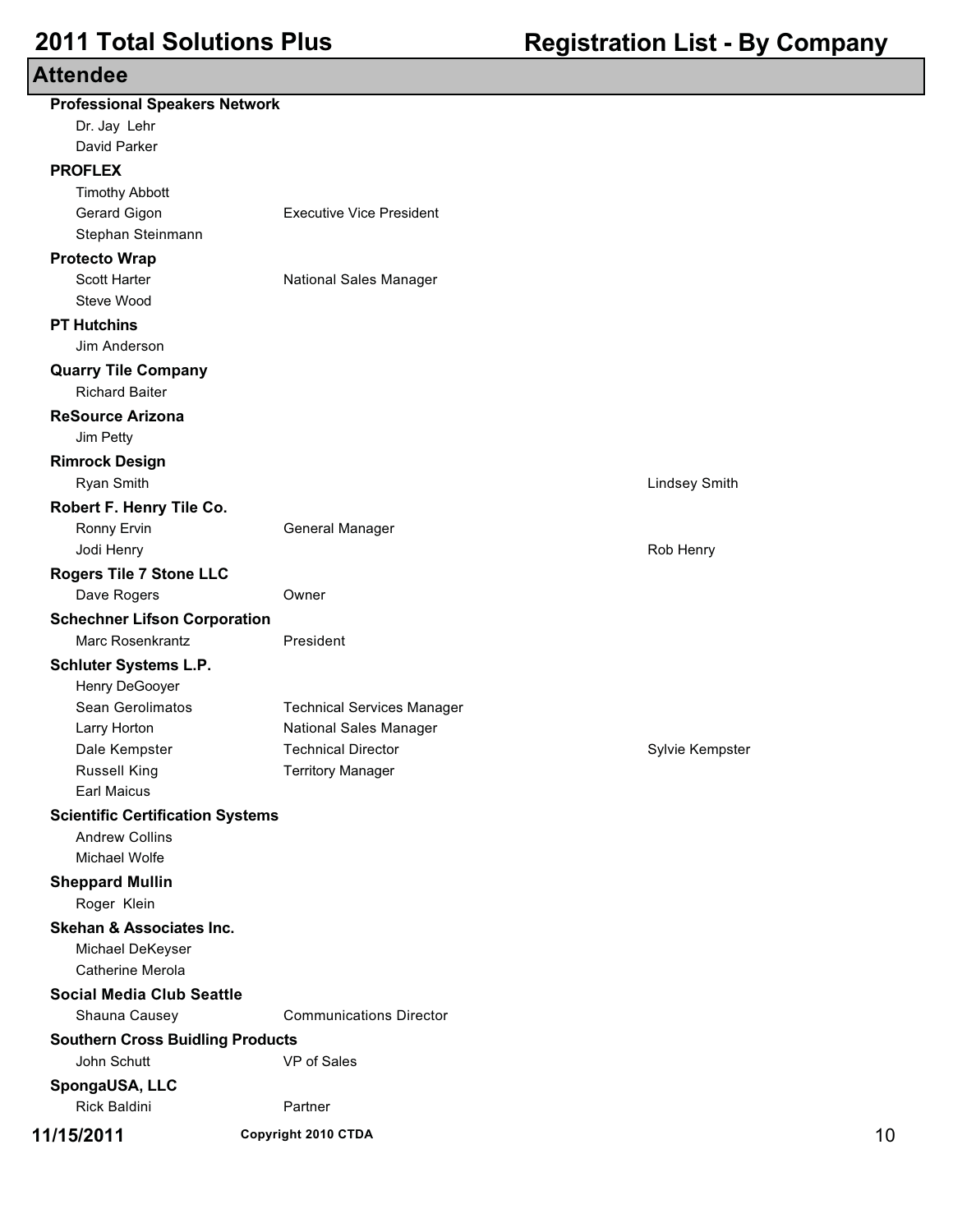| ៶៶៶៴៲៶៶៷៴៴                                           |                                                |                |
|------------------------------------------------------|------------------------------------------------|----------------|
| SpongaUSA, LLC                                       |                                                |                |
| Tamra Baldini                                        |                                                |                |
| <b>St Louis Floor Layers Training Program</b>        |                                                |                |
| Greg Hefele                                          |                                                |                |
| <b>Stanley Steemer</b>                               |                                                |                |
| Nino Divincenzo                                      | National Tile & Grout Manager                  |                |
| Statements, Inc.                                     |                                                |                |
| <b>Carol Calkins</b>                                 |                                                |                |
| Ryan Calkins<br><b>Steve Calkins</b>                 | President<br>CEO                               |                |
|                                                      |                                                |                |
| <b>Steve Young &amp; Assoc</b><br><b>Steve Young</b> |                                                |                |
| Stockdale Ceramic Tile Center Inc.                   |                                                |                |
| Bill Ray, Jr.                                        | President                                      | Louise Ray     |
| <b>StonePeak Ceramics</b>                            |                                                |                |
| Noah Chitty                                          | Director of Tech. Services & Quality Assurance |                |
| Brian Edgman                                         |                                                |                |
| Rodolfo Panisi                                       | CEO                                            |                |
| Summitville Tiles, Inc.                              |                                                |                |
| Joseph Dutt                                          | Division GM/Technical Director                 |                |
| <b>SunTouch</b>                                      |                                                |                |
| <b>Tracy Hall</b>                                    | National Sales Manager                         |                |
| <b>SUPERIOR TILE &amp; MARBLE INC</b>                |                                                |                |
| Justin Woelfel Jr.                                   |                                                |                |
| <b>Tavy Enterprises</b>                              |                                                |                |
| Armen Tavy                                           |                                                |                |
| <b>TCAA</b>                                          |                                                |                |
| Ronald Schwartz                                      |                                                |                |
| <b>TEC/SCB</b>                                       |                                                |                |
| Tom Plaskota                                         | <b>Technical Support Manager</b>               |                |
| <b>Texas Cement Products, Inc.</b>                   |                                                |                |
| Craig Doty                                           |                                                |                |
| <b>Richard Doty</b>                                  | President                                      | Elizabeth Doty |
| Alan Kin                                             |                                                |                |
| <b>The Tile Doctor</b>                               |                                                |                |
| Curt Rapp                                            | CEO                                            |                |
| <b>Tile &amp; Stone</b>                              |                                                |                |
| Gary Rodebush Sr.                                    | <b>Vice President</b>                          |                |
| Tile for Less, Inc.                                  |                                                |                |
| Henry C. Croom                                       | President                                      |                |
| Cathy Kent Croom                                     |                                                |                |
| <b>Tile Magazine</b>                                 |                                                |                |
| Jennifer Adams                                       |                                                |                |
| Alex Bachrach<br>Arpi Nalbandian                     |                                                |                |
|                                                      |                                                |                |

**11/15/2011 Copyright 2010 CTDA** 11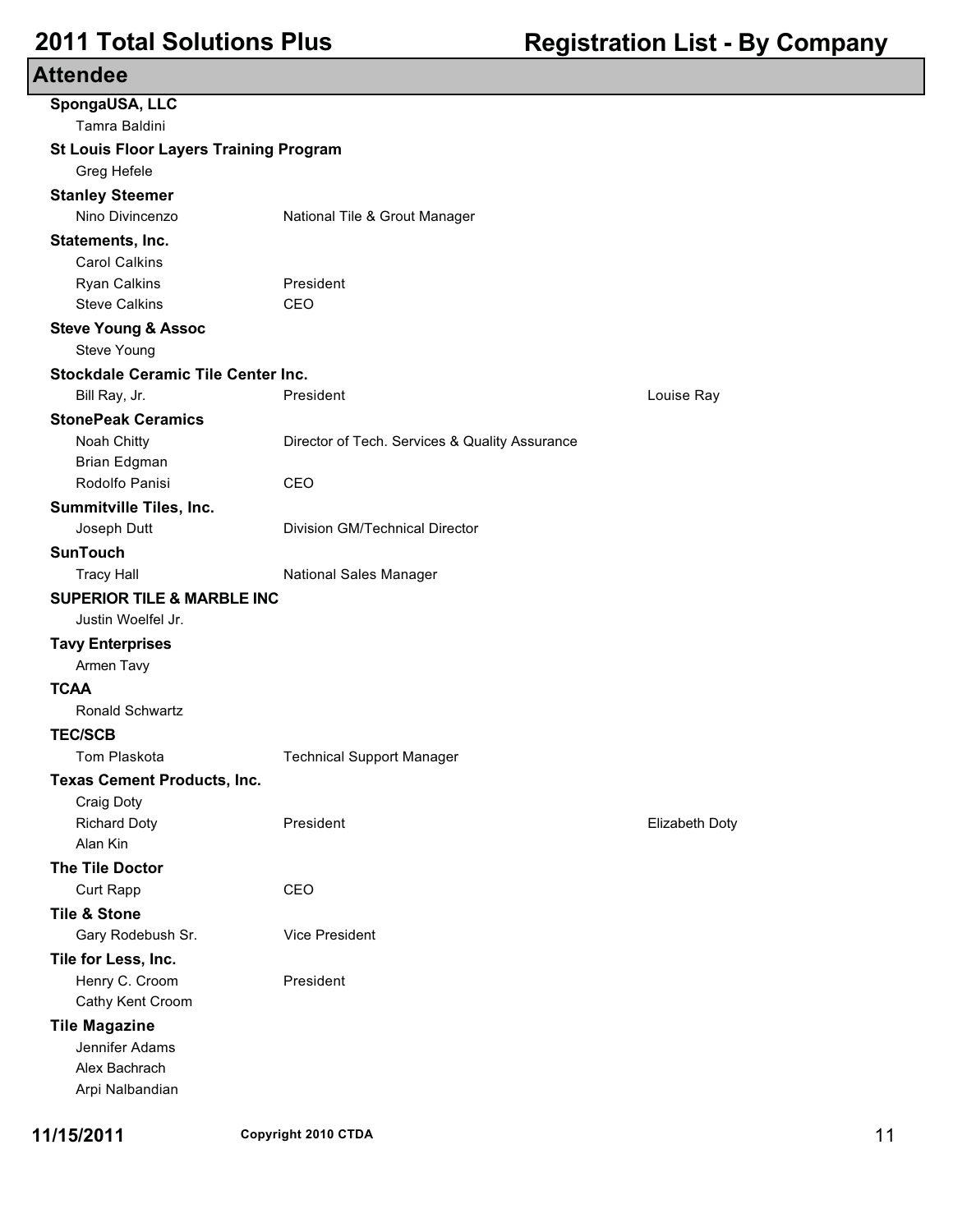### **Attendee Tile Partners for Humanity** Allyson Venugopal Executive Director **TILEDIY LLC** Brian Turner Gillian Turner **Tilego** Mike Perry **Tileware, LLC** Rusty Vaughan **TM Vaughn, LLC** Tom Vaughn **Trends In Tile** Joel Tully Vice President Barbara Tully **UL Envinroment** Brad Fleckner Wendy Hennessy Gene Smith **United Distributors Tile Group** Bill Prescott Vice President **United States Gypsum Corporation** Jim Brandon Scott Crandall **Cement Board Product Manager** Steve Rausch Substrates & Specialty Products Manager Ray Wade **VanHearron Inc.** Jim Scales Laura Freeman Donna VanGorder John VanGorder President/CEO **Vasquez Enterprises** Alexa Vasquez Vice-President Barbara Vasquez **President Via Dell'Arte, Inc.** Luca Meneghini Owner **Vitromex de Norteamérica** Reyna Silva **Vitromex USA** Massimo Ballucchi **W.R. Grace & Co.** Robert Madore **Product Manager** George Starsmeare **Consultant Wacker Chemicals** Hardy Herold Daniel Mania Chemist **Wacker Polymers** George Tessier **Wedi Corporation**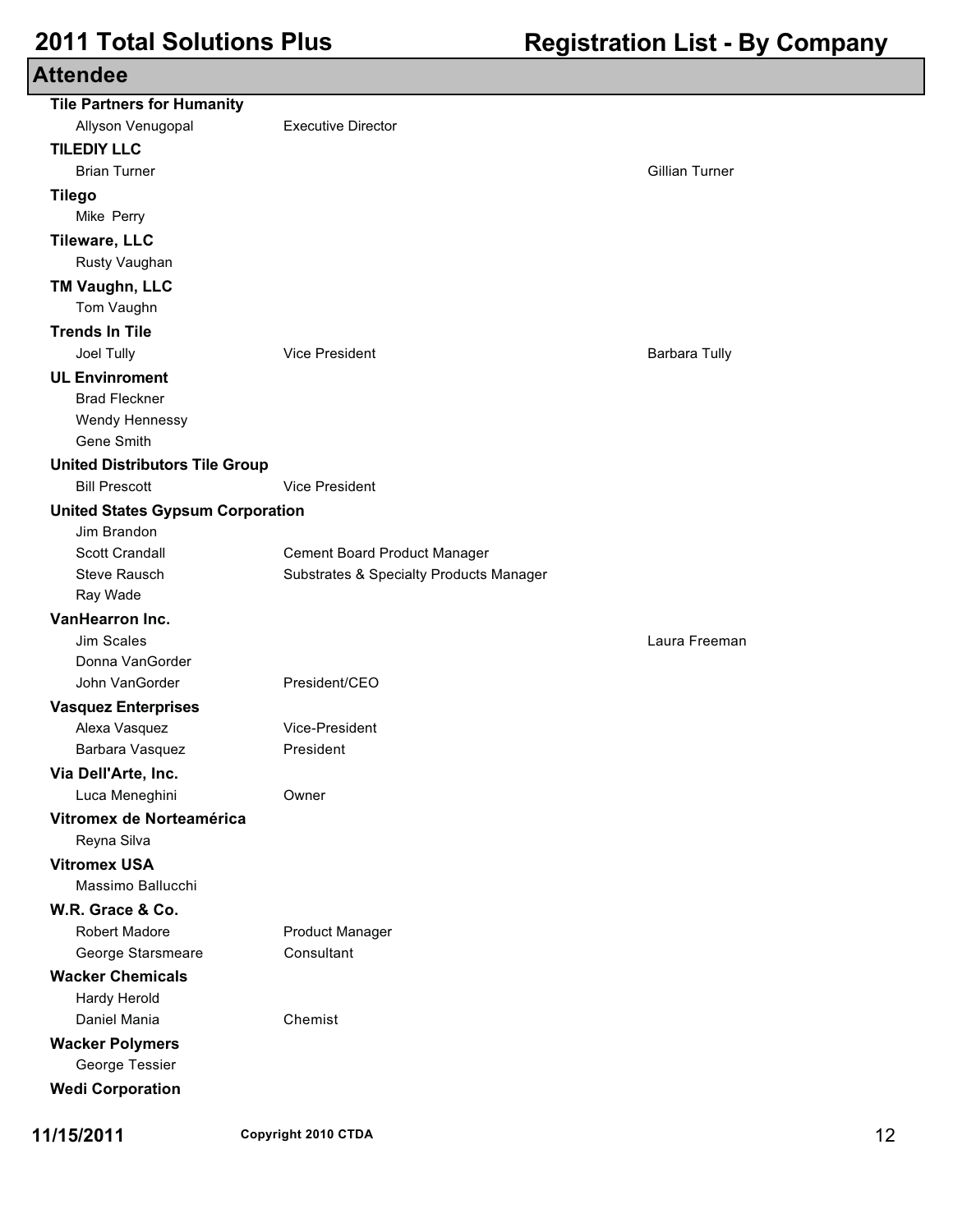| <b>Wedi Corporation</b>                  |                        |                      |  |
|------------------------------------------|------------------------|----------------------|--|
| Bastian Lohmann                          | Director of Sales      |                      |  |
| Mitchell Louch                           | Regional Sales Manager |                      |  |
| <b>Welch Tile &amp; Marble</b>           |                        |                      |  |
| Dan Welch                                | <b>Project Manager</b> |                      |  |
| Westside Tile & Stone, Inc.              |                        |                      |  |
| Steve Slutzah                            | President              |                      |  |
| Winco, Inc.                              |                        |                      |  |
| Sam Widener                              | President              | <b>Betty Widener</b> |  |
| <b>Wirtz Quality Installations, Inc.</b> |                        |                      |  |
| Amber Fox                                |                        | <b>Victor Fox</b>    |  |
| <b>World Exposition of Ceramic Tiles</b> |                        |                      |  |
| Donato Grosser                           | President              |                      |  |
|                                          |                        |                      |  |

### **Staff**

| <b>Ceramic Tile Distributors Association</b> |                                                |  |
|----------------------------------------------|------------------------------------------------|--|
| Janet Arden                                  | <b>Managing Editor</b>                         |  |
| Richard W. Church, II                        | <b>Executive Director</b>                      |  |
| <b>Bill Ives</b>                             | Legal Counsel                                  |  |
| Ashley Novak                                 | <b>Association Coordinator</b>                 |  |
| Jean Stone                                   |                                                |  |
| Adam Webb                                    | <b>Association Manager</b>                     |  |
| <b>National Tile Contractors Association</b> |                                                |  |
| <b>Bart Bettiga</b>                          | <b>Executive Director</b>                      |  |
| Sandy Bettiga                                |                                                |  |
| Lesley Goddin                                | Editor/TileLetter                              |  |
| Jim Olson                                    | <b>Assistant Executive Director</b>            |  |
| Mary Shaw-Olson                              |                                                |  |
| Gerald Sloan                                 | Director of Training and Education             |  |
| Joe Tarver                                   | <b>Executive Director</b>                      |  |
| <b>Tile Council of America Inc.</b>          |                                                |  |
| Eric Astrachan                               | <b>Executive Director</b>                      |  |
| Claudio Bizzaglia                            | Director of Laboratory Services                |  |
| Leisa Grasty                                 |                                                |  |
| <b>Bill Griese</b>                           | Standards Development and Green Initiative Mgr |  |
| Joanna Griese                                |                                                |  |
| DJ Liefer                                    |                                                |  |
| Fernando Lozano Assad                        | Director-TCNA Mexico                           |  |
| <b>Phil Maiuri</b>                           |                                                |  |
| Ryan Marino                                  |                                                |  |
| Stephanie Samulski                           | Project Manager                                |  |
| Katelyn Simpson                              |                                                |  |
| <b>TileDealer</b>                            |                                                |  |
| Susan Sommer                                 | <b>Advertising Sales Representative</b>        |  |
| <b>Whistler Tile &amp; Stone Inc.</b>        |                                                |  |
| Michael Whistler                             |                                                |  |
|                                              |                                                |  |